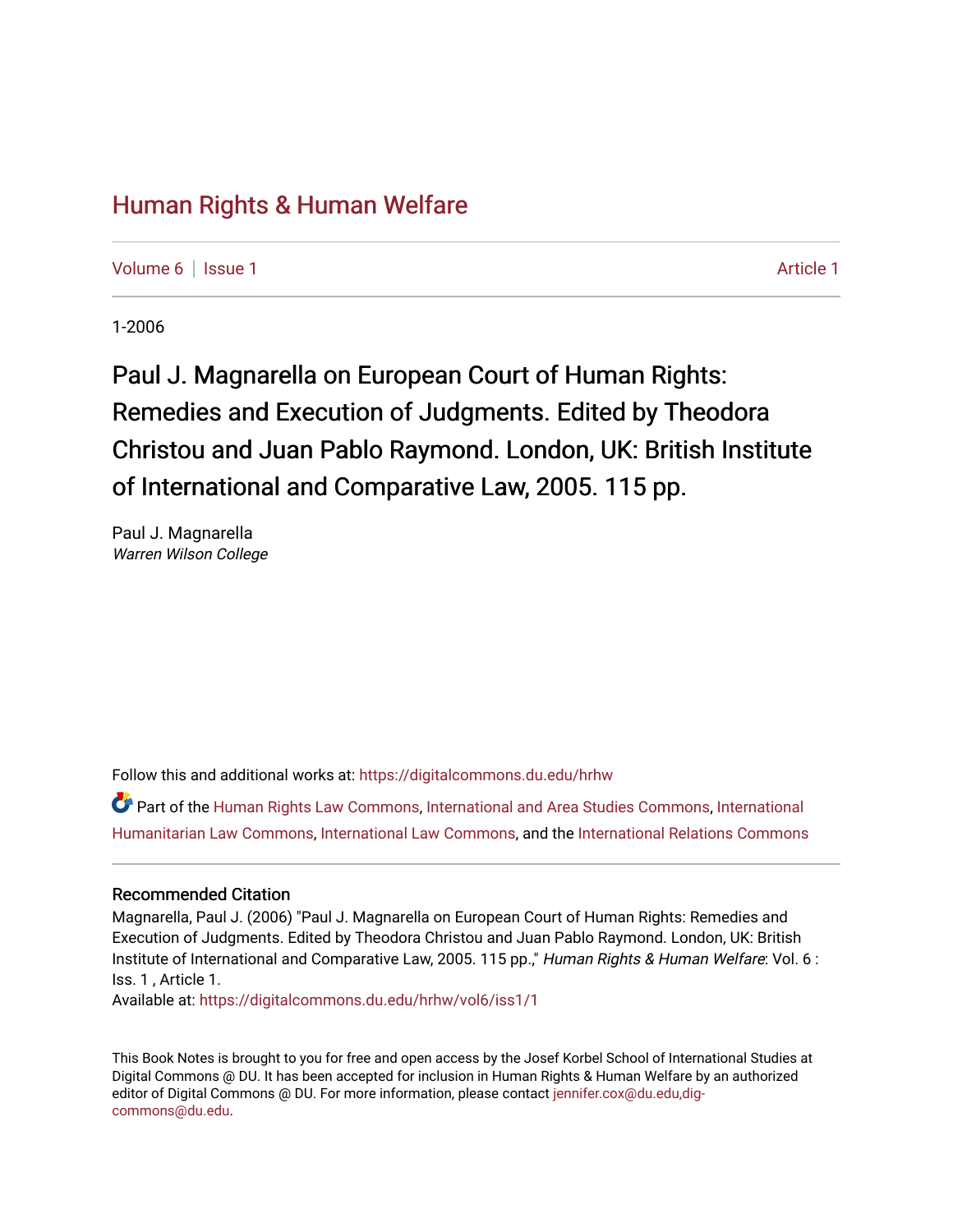**European Court of Human Rights: Remedies and Execution of Judgments. Edited by Theodora Christou and Juan Pablo Raymond. London, UK: British Institute of International and Comparative Law, 2005. 115 pp.**

The four papers in this collection were originally presented at a 2003 conference held at the British Institute of International and Comparative Law. The book takes its title from that conference. Of its five contributing authors, Drs. Tom Barkhuysen, Michiel van Emmerik, and Piet Hein van Kempen are associated with law faculties in The Netherlands, while Dr. Ed Bates is with the University of Southhampton School of Law and Murray Hunt is a barrister specializing in human rights law.

Together, the papers discuss a series of problems faced by the European Court of Human Rights (the Court) and the Committee of Ministers, whose role it is to supervise the execution of Court judgments by member states of the Council of Europe. Most of these problems fall into the following categories: an increasingly heavy case load, a large number of repeat cases, supervision of a growing number of judgments, legal infrastructural deficiencies among some member states, the addition of many new and comparatively poor member states outside of Western Europe, and recalcitrant states who refuse to honor Court judgments for economic and/or political reasons.

Since November 1998, the Court has been a full-time organ, receiving all communications (petitions) directly, without the filtering function of the former European Human Rights Commission. Since 1995, the Council of Europe has expanded to 46 members with the additions of such disparate countries as Albania, Armenia, Azerbaijan, Bosnia and Herzegovina, Croatia, Latvia, Moldova, and Russia. Consequently, the Court's caseload has increased dramatically, exceeding seven hundred annually. Most troubling is the large number of repeat cases. For example, the Court has dealt with over two thousand Italian cases concerning the excessive length of judicial proceedings. Such cases repeat themselves because Italy has not devoted sufficient funds to hire more judges and prosecutors and to build more courtrooms. Repeat cases usually arise from infrastructural insufficiencies within member states' judicial systems.

Remedies and their execution represent another serious issue. The Court prefers to place victims in the positions they were in before the state violation. However, if the victim had been convicted of a crime in a defective court proceeding, the Court does not have the authority to quash the criminal conviction or to order the reopening of judicial proceedings (e.g., if A steals \$1000 from B, a court would place the victim in the position he was in prior to the violation by requiring B to give A \$1000) . Consequently, the Court may award financial compensation, but the victim is not relieved of a criminal conviction. The Committee of Ministers has urged member states to pass laws that would allow them to reopen judicial proceedings in those cases where the Court has found a procedural defect in violation of the Convention. Many member states have complied with this request.

Although most states honor Court judgments, some do so only slowly, and, in certain instances, a few states simply have not complied. One such case is *Cyprus v Turkey*(2001), involving 14 violations of the Convention with applicability to wide sections of the Cypriot population. The Committee of Ministers, which has discussed the execution of this judgment on at least 12 occasions, realizes that satisfactory results cannot be achieved until the Island's inter-communal, inter-ethnic political conflict nears resolution. A similar situation will most probably arise if the